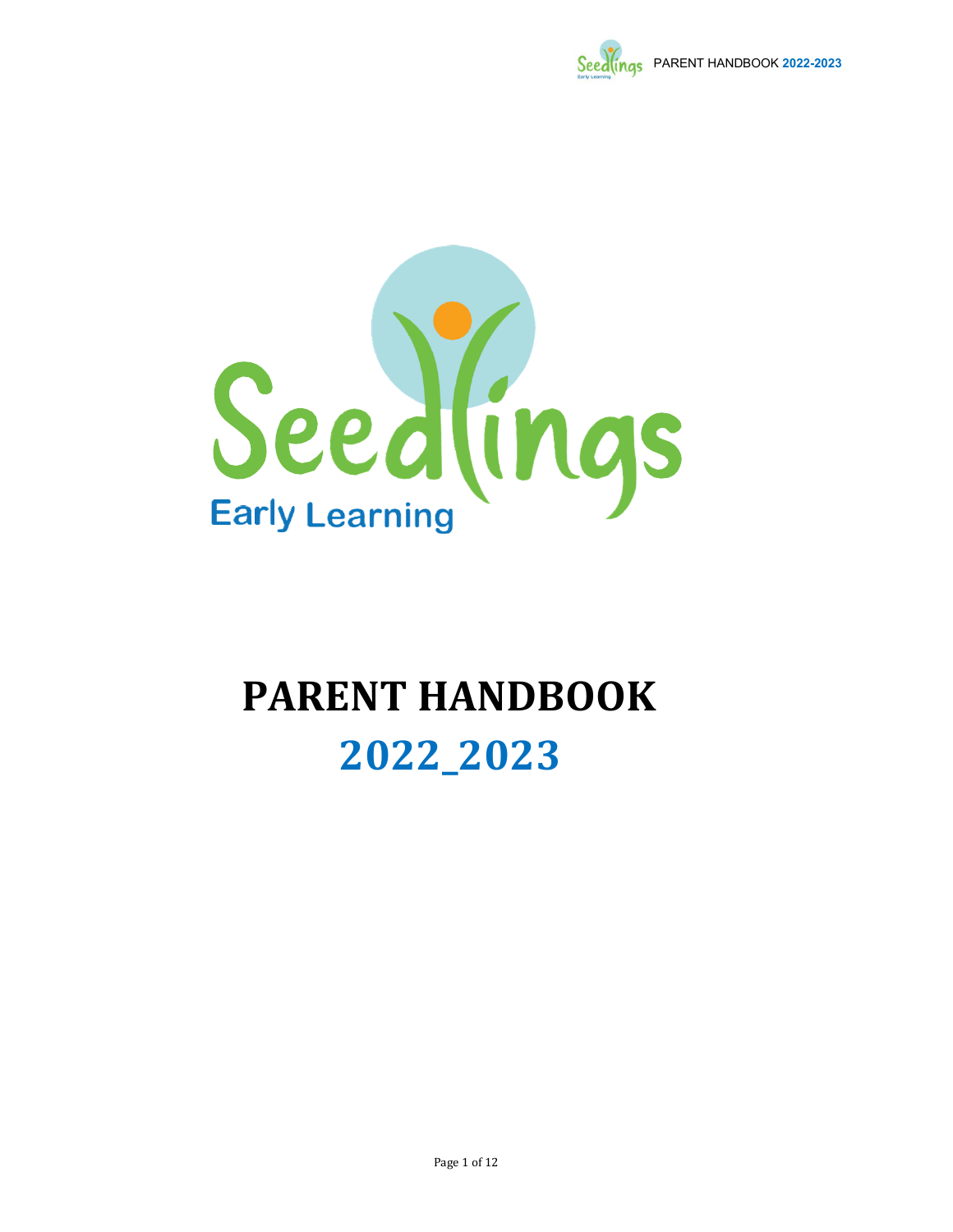

#### TABLE OF CONTENTS

- 1) WELCOME
- 2) SCHOOL PHILOSOPHY GOALS AND OBJECTIVES
- 3) PROGRAM DETAILS PROJECT BASED & REGGIO INSPIRED
- 4) PROGRAM DETAILS SPANISH IMMERSION
- 5) PROGRAM DETAILS CLASS ACTIVITIES
- 6) HOURS, DAILY ARRIVAL AND DEPARTURE & LATE FEE
- 7) ADAPTATION TO THE NEW ROUTINE
- 8) WHAT TO BRING TO PRESCHOOL ON THE FIRST DAY SNACK
- 9) BIRTHDAY CELEBRATIONS
- 10)PERSONAL BELONGINGS & LOST AND FOUND
- 11)FIELD TRIPS
- 12)OUTDOOR ACTIVITIES APPROPRIATE CLOTHING
- 13)ABSCENCES AND ILLNESS
- 14)EMERGENCY PROCEDURES
- 15)PHOTOGRAPHS AND VIDEO
- 16)SUBSIDY
- 17)WITHDRAWAL POLICY LATE & RETURNED TUITION
- 18)SEEDLINGS EARLY LEARNING TERMINATION OF SERVICES
- 19)ACCESS TO CHILDREN RECORDS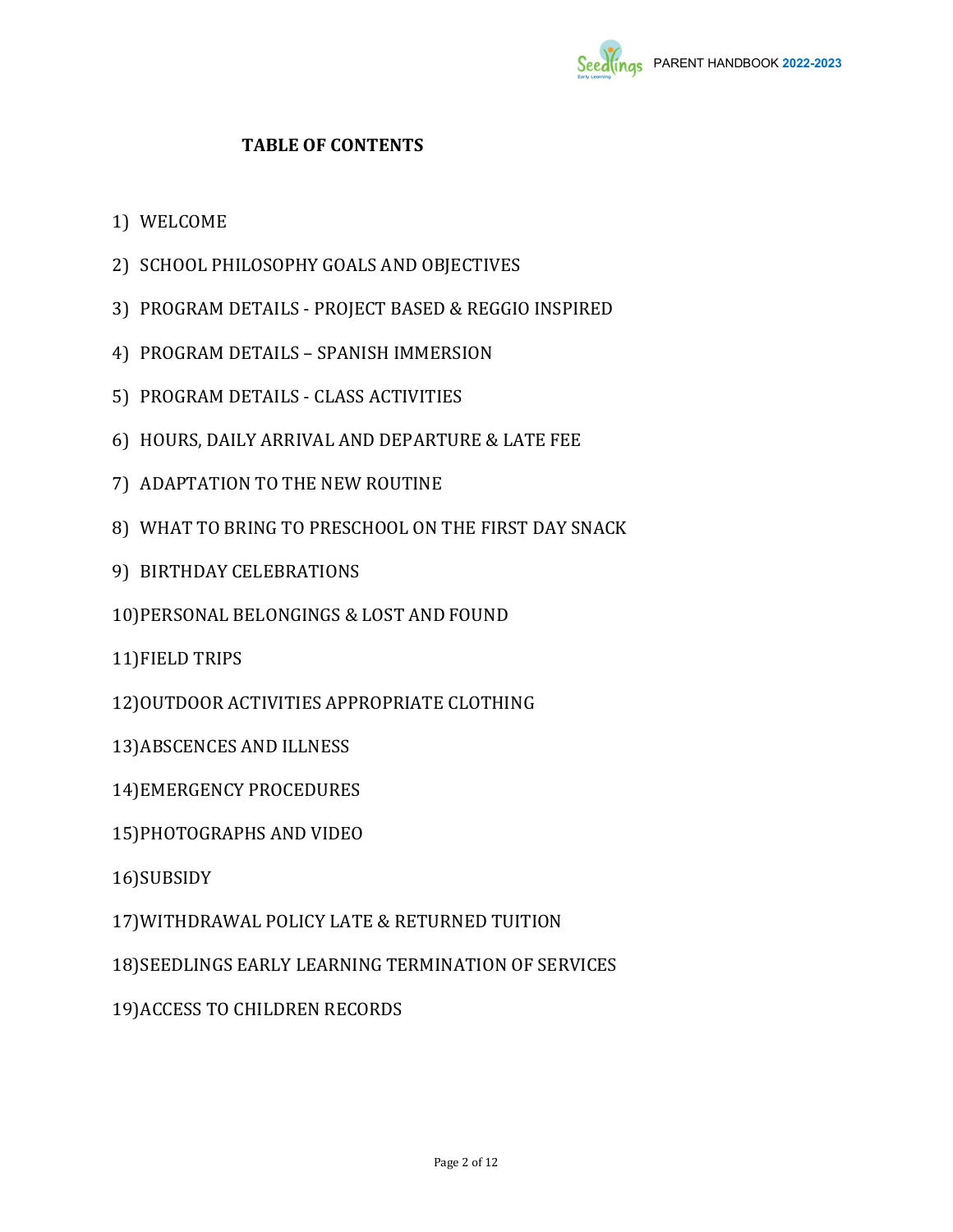

# 1) WELCOME

Welcome parents and children to **Seedlings Early Learning.** We are very happy to have your child in our program.

# 2) SCHOOL PHILOSOPHY

We believe that:

The impact of the environment during a child's first years of life has a life-long lasting impact.

All children have an enormous potential and for it to be developed they should be provided with a rich, fun and loving environment.

## GOALS AND OBJECTIVES

To provide your child an excellent environment to support and nurture the creative, emotional, intellectual, physical and social development of your child.

#### SPANISH PROGRAM

Provide Spanish as a Second Language to children from non-Hispanic backgrounds.

Support Spanish-speaking families in fostering and preserving the Spanish language capabilities in their children.

## 3) PROGRAM DETAILS - PROJECT BASED & REGGIO INSPIRED

Seedlings Early Learning philosophies and methods are drawn from the Reggio Emilia approach.

Children learn through an emergent, dynamic, and interactive curriculum in which projects, in different areas of learning, reflect the interests of the children. This approach is not only tremendously motivational, but also allows children to develop their creativity and love of learning through what is termed "the 100 languages of the child."

The projects are mainly developed using science and art. We emphasize the beauty and usefulness of natural and recycled materials and the desirability of protecting natural resources and the environment.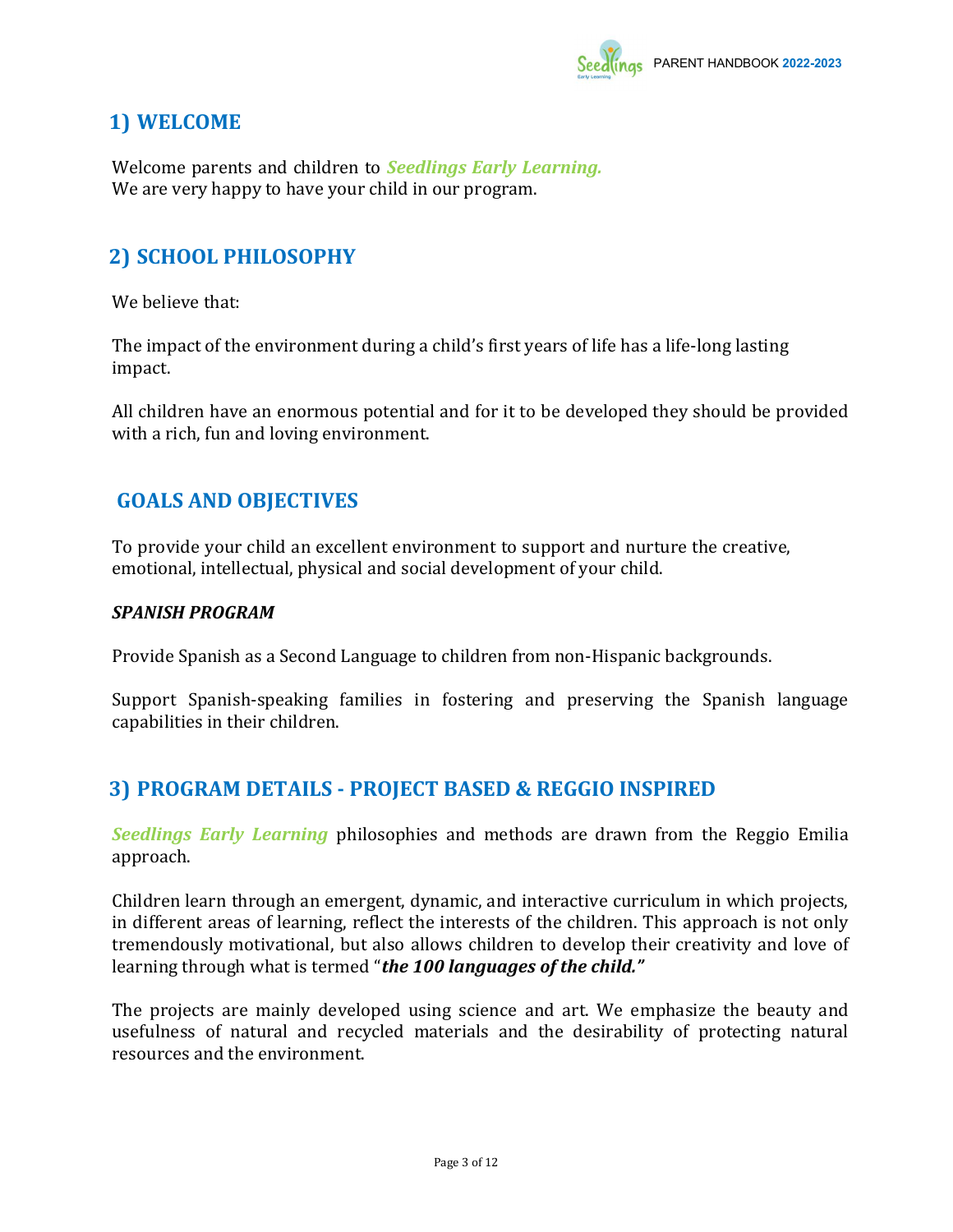

# 4) PROGRAM DETAILS - SPANISH IMMERSION

The program provides Spanish immersion; however, no previous knowledge of Spanish is required. For children who may be learning Spanish as a second, or even third language, Seedlings Early Learning will initially use both English and Spanish when talking directly to these children and then gradually eliminate the use of English.

Each child as an individual, will progress at his/her own pace. While almost all other preschools in Calgary have a 1:12, Seedlings Early Learning has a unique Teacher to Child ratio. This 1:5 Teacher - Child ratio allows each child individual attention as well as allowing them to fully participate in all the activities

## 5) PROGRAM DETAILS - CLASS ACTIVITIES

The activities completed in each class are such that they are related to the project and contribute to its development.

#### Class Components:

- 1. Free Play
- 2. Music
- 3. Development of the Project (Art & Science)
- 4. Snack
- 5. Physical Activity
- 6. Development of the Project (Art & Science)
- 7. Story time

Additionally, individual, or small group work is also done throughout the class. Again, this work relates to and supports the project development and reinforces Spanish language learning, pre-mathematics, and fine motor skills. During the week each child will have a one-on-one time session (at least 30 min) with a teacher.

#### 6) HOURS, DAILY ARRIVAL AND DEPARTURE & LATE FEE

Students should arrive at school as close to the start time as possible and be picked up on time. In case of delay at pick-up time there will be a late fee as detailed below.

#### Arrival and pick up at preschool

To have an organized and safe drop off and pick up of children we ask parents to: Sign in and out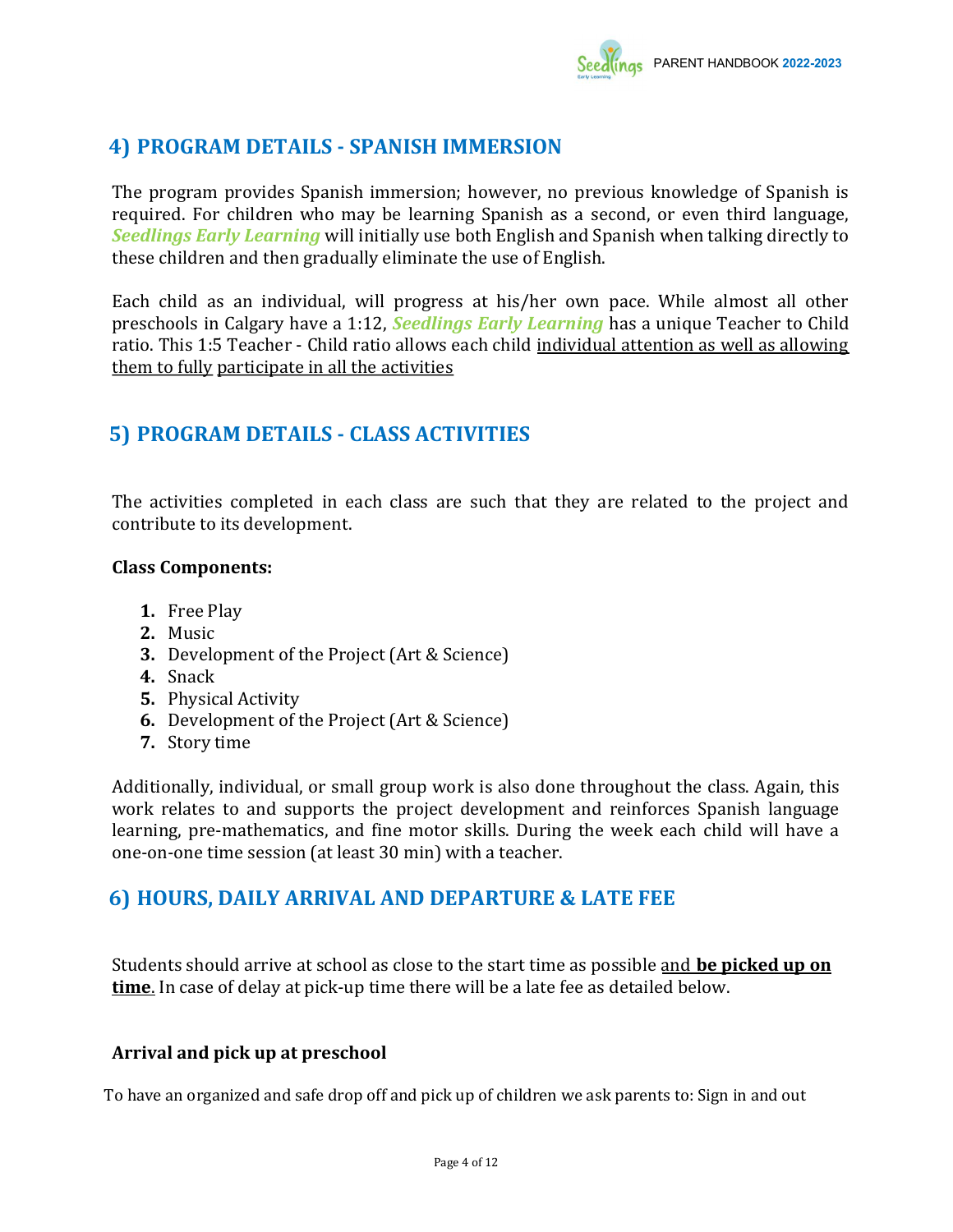

If you need to communicate with the teachers you can talk to the teacher, please send a message through HIMAMA, please limit your time to communicate at the door. Just in exceptional cases if you need to approach at the door please do while she is not engaged in an activity with the children. The teacher may be unavailable to talk during drop-off, as teachers are busy at this time getting the kids settled and organized in their first activity.

Please say a quick goodbye to your child at the door on the main room and a teacher will receive the child and their belongings. For the safety of the children, we will keep that door closed.

If you need to pick up your child early, please send a HIMAMA message and / or leave a note in the communication book so the teacher will have your child ready.

When picking up your child please sign out and pick up your child's belongings. You can again use the communication book at this time and the teacher will check it before she leaves. For the safety of the kids please try to pick up your child(ren) quickly. Be aware that once your child leaves any of the two rooms at pick up time their safety is your responsibility.

Please mark all your child's belongings with his/her name. Unlabeled lost and found items will be placed beside the sign in/out folder.

Please arrange to be on time for pick up. It is stressful for the kids to see their friends leaving and then must wait more for their parent/caregiver. The teachers also need to start putting all the preschool equipment and educational materials away and leaving everything ready for the next class, and we have limited time to do this.

#### Late Pick Up

We would appreciate if you could please notify the center director as soon as you are aware that you are going to be late to pick-up your child.

Late fees of \$1.00 per minute will apply to families arriving to pick-up children after the dismissal time. This fee will be collected by the teacher in charge at time for pick up.

Parents who continually abuse the late pick-up policy will be subject to termination of care

# 7) ADAPTATION TO THE NEW ROUTINE

The first day of preschool, even for "experienced" students, is not always easy. Kids love to play, share with friends, sing, do art and learn but sometimes have a hard time with the change in routine and getting used to being away from their parents.

For some kids, the first week is challenging and then they are just ready to come into the classroom and have fun. For other children, it is not the first week but even the third or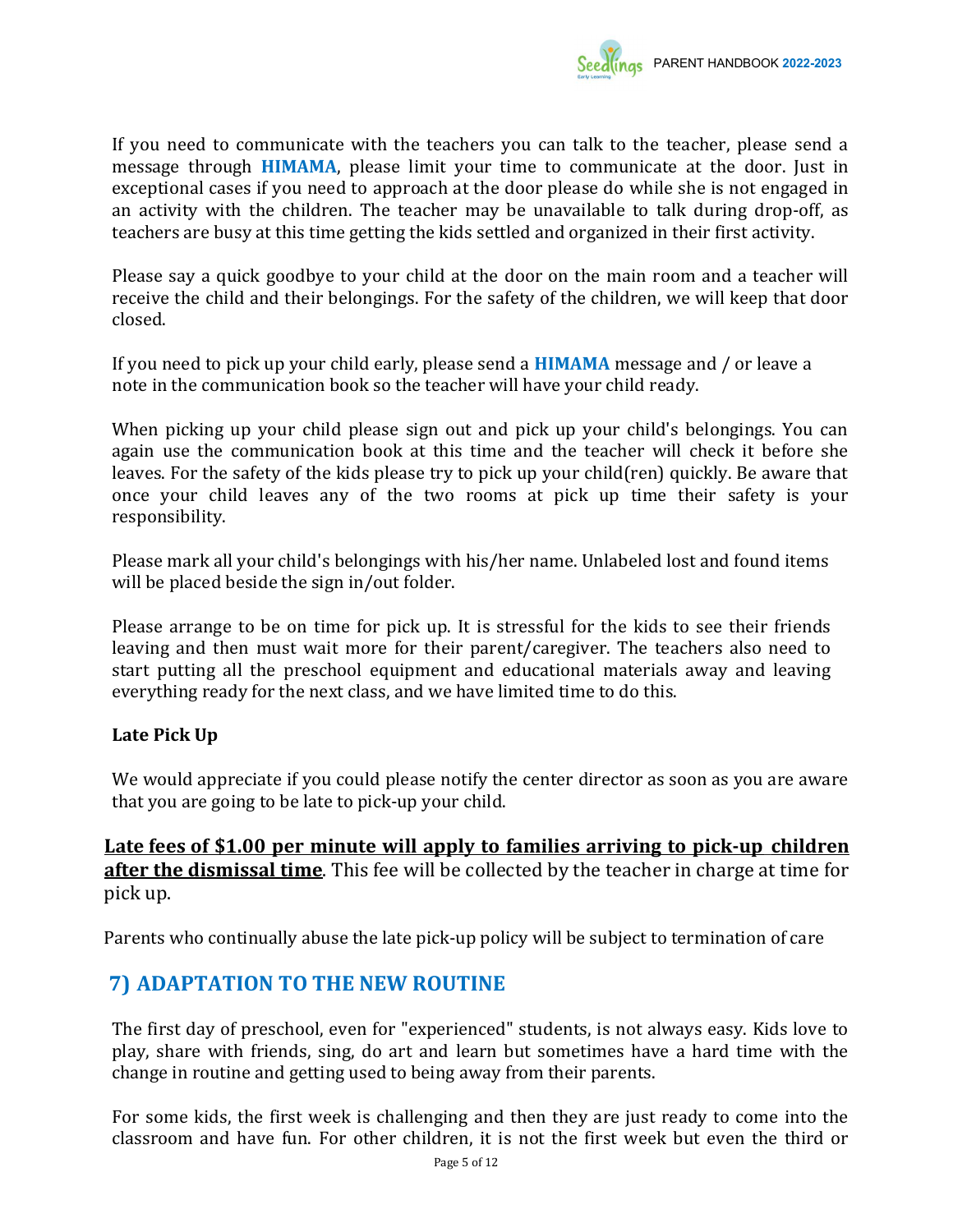

fourth week that is challenging as the novelty of preschool wears off, and they realize that it is a permanent change that the parent will not be with them during preschool time.

To make this a very positive experience we ask parents to please bring your child to all his/her classes as long as they are healthy. We also recommend parents have short goodbyes, which work better and are easier on the kids than drawn-out goodbyes. We ask parents not to remain in the classroom, however, you are welcome to stay in the building if you wish. If required, the teachers will get in touch with you or may advise to bring the child for a shorter class during the adaptation period.

# 8) WHAT TO BRING TO PRESCHOOL ON THE FIRST DAY

Families will need to ensure ALL items brought to the location are marked with the child's first name and last initial, including food items indoor & outdoor shoes, clothing, etc.

- Two photos of your child (passport size / name in the back).

- A family photo (Photos do not have to be printed on photo paper: they can just be printed on regular paper. The passport size photos do not have to be exactly passport size, small photos work just fine.)

- Change of clothes every day in case that it is needed.
- **Pair of Indoor Shoes**. Will remain at our facility (labeled).
- **Bottle of water** (labeled).

FULL DAY PROGRAM: Mat sheets (62 cm X 112 cm) & blanket (blanket is optional) (labeled). Quiet or Nap time are not Mandatory. We recommend a relaxation time, but the duration depends on your child's needs. Please bring on the first day.

After every Monday or first day of the week you should bring CLEAN sheets / blanket and every Friday or last day of the week to be taken home for laundering and returned at the beginning of the following week.

Appropriate outdoor attire for all seasons, including comfortable footwear and sunscreen during the summer months and boots, winter months.

#### SNACK

**HALF DAY PROGRAM:** Healthy morning or afternoon snack.

FULL DAY PROGRAM: 2 Healthy morning & afternoon + Healthy Lunch (total 2 snacks + lunch)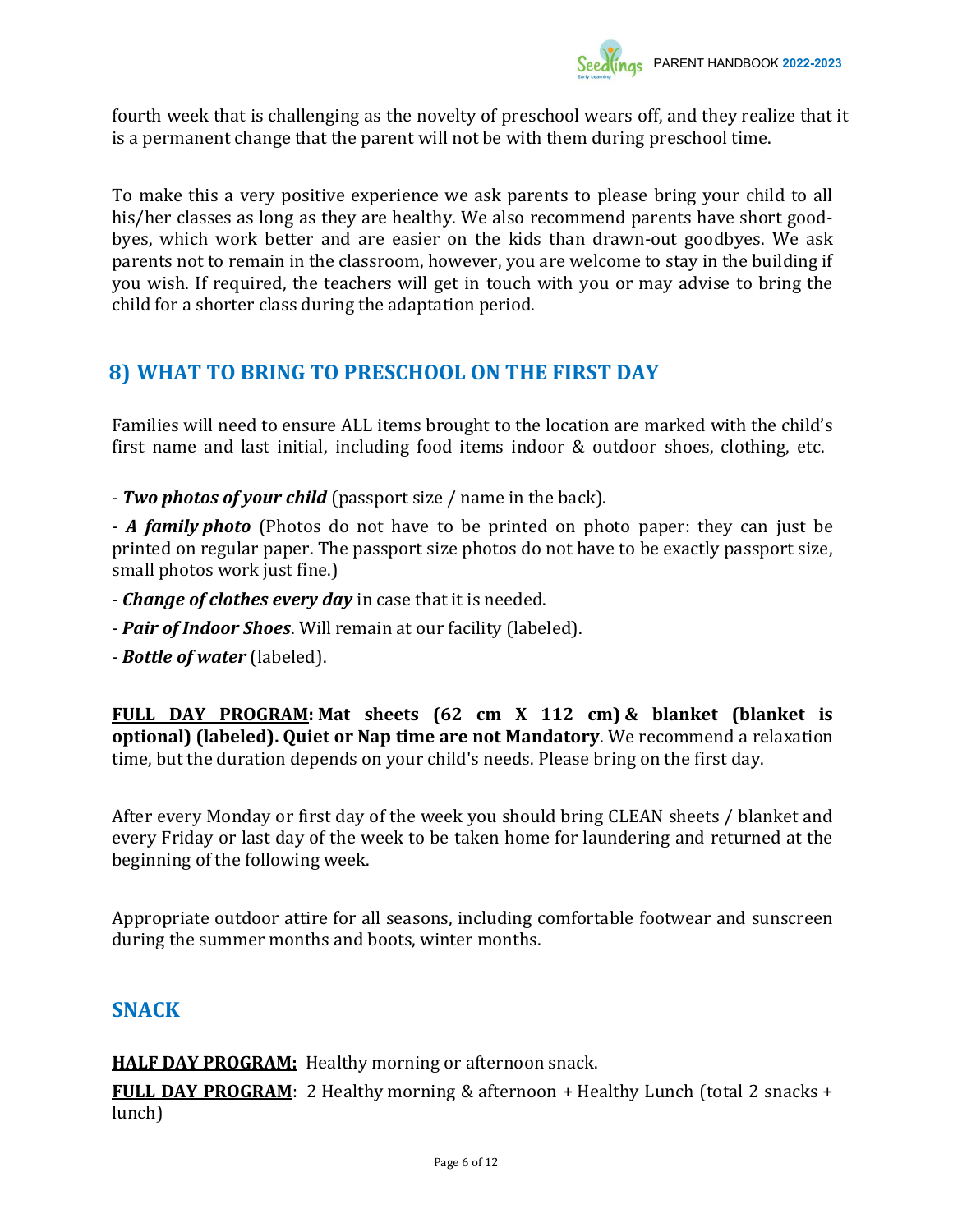

We will ensure that your child is socially distanced while eating and practicing good hand hygiene.

You must follow certain instructions to avoid the risk of suffocation:

- $\checkmark$  Grapes: cut lengthwise.
- $\checkmark$  Hot dog sausage: cut lengthwise.
- $\checkmark$  Cherry tomatoes: cut lengthwise.
- $\checkmark$  Vegetables and fruit, cut lengthwise.
- $\checkmark$  Seed fruits: remove the seeds.
- $\checkmark$  Fish with bones: remove the bones.

Please note that the following foods are prohibited:

- $\triangleright$  nuts and peanut butter
- $\triangleright$  chewing gum
- $\triangleright$  hard candies and caramel
- $\triangleright$  popcorn
- $\triangleright$  snacks with toothpicks or skewers.

Due to the increasing number of children with severe and potentially life-threatening peanut allergies. Seedlings Early Learning is a NUT-FREE environment.

Snacks should be nutritional in value and sufficient in quantity.

Staff will be responsible for making sure that the children wash their hands before and after snack.

Each parent is required to provide medical information, including food allergies on the Medical Information Form.

Parents of children with food allergies are requested to provide written instructions on how to proceed in the unlikely event that your child has a reaction.

All snack containers, water bottles and lunch kits must be labelled with the child's name.

## 9) BIRTHDAY CELEBRATIONS

Families are welcome to send NUT FREE cake/cupcakes to celebrate their child's birthday. Please verify first with teacher based on healthy most updated regulation.

If you do not wish us to celebrate your child's birthday, please notify the Center director or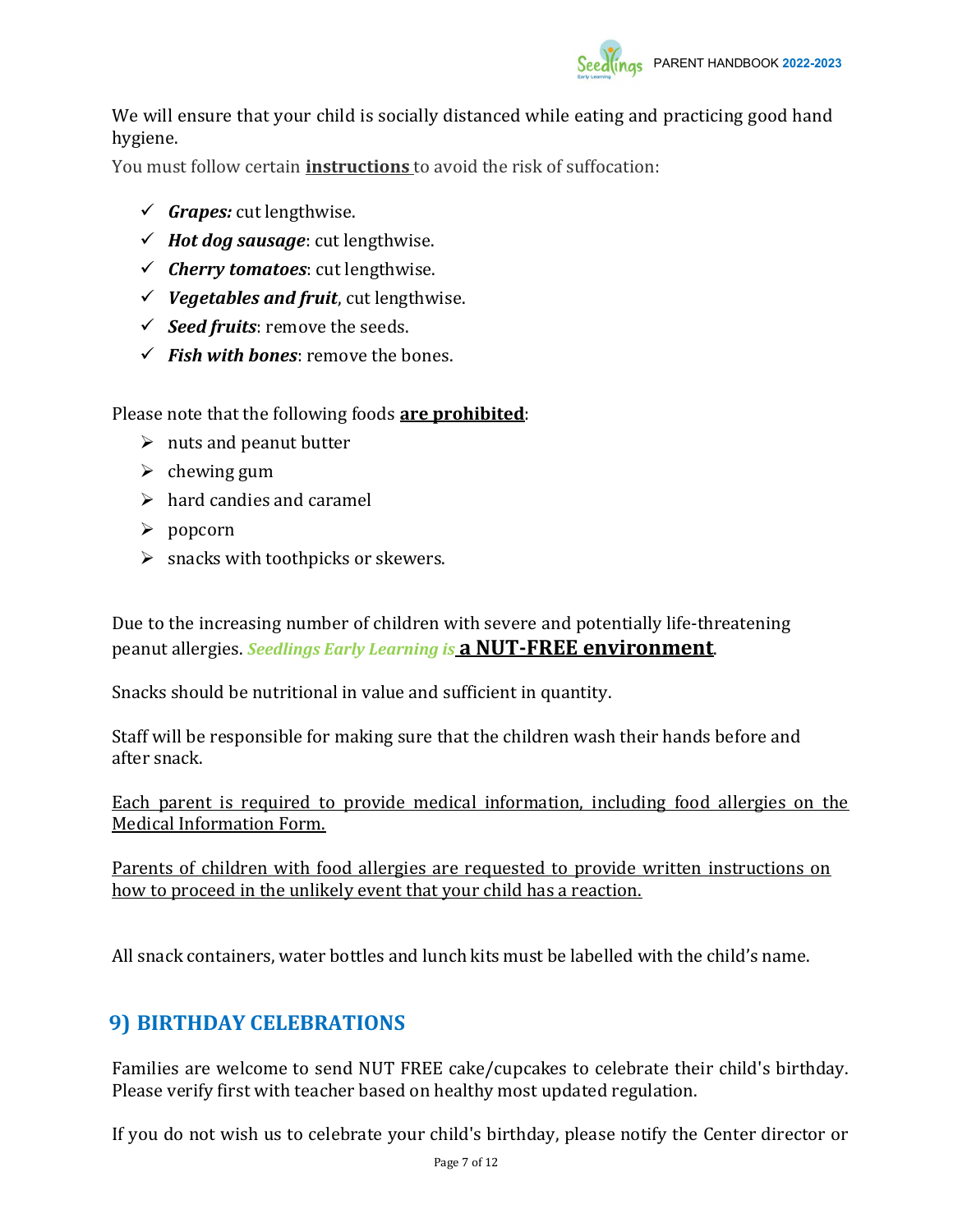make a note of it in the registration form under the section "**Knowing your child"**.

# 10) PERSONAL BELONGINGS & LOST AND FOUND

Lunch boxes, water bottles and containers should be labelled. Seedlings Early Learning encourages families to label their children's clothing.

Unlabeled lost and found items will be placed beside the sign in/out folder. The preschool is not responsible for the loss of any belongings.

# 11) FIELD TRIPS

Seedlings Early Learning does not usually organize field trips. If a field trip is organized parents will be notified

# 12) OUTDOOR ACTIVITIES

Seedlings Early Learning believes that time outside is a fundamental part of childhood and allows children to appreciate nature. However, in the interest of the children's safety: outdoor activities will only take place if the outside temperature, combined with the wind chill, is warmer than -15 degrees Celsius according to the Weather Network. (The information will be checked just before the activity takes place). If the temperature combined with wind chill is below 0 degrees Celsius the activity will be limited to a maximum of 30 minutes.

It is expected that parents/guardians provide their children with the correct gear to enjoy outdoor time, including snow pants, gloves, hat, and snow/ rain boots.

Children will not be taken outside for outdoor time if:

- $\checkmark$  The temperature is higher than 30-degrees Celsius.
- $\checkmark$  The air quality is rated a 7 or higher.
- $\checkmark$  The temperature is lower than -15 degrees Celsius (including wind chill).

If the air quality is rated at 4, 5 or 6, outside time will be reduced and children with respiratory conditions and infants will be closely monitored.

Half day and full day students will participate in nature walks limited to the Community Center property. (Students at Strathcona Community Center will participate in physical activity in the fenced green area built specifically for that purpose).

Full day students will under normal conditions have daily outdoor activities.

While outside, Seedlings Early Learning accesses and uses both public pathway systems as well as public parks in the community on a regular basis. The use of any public park shall be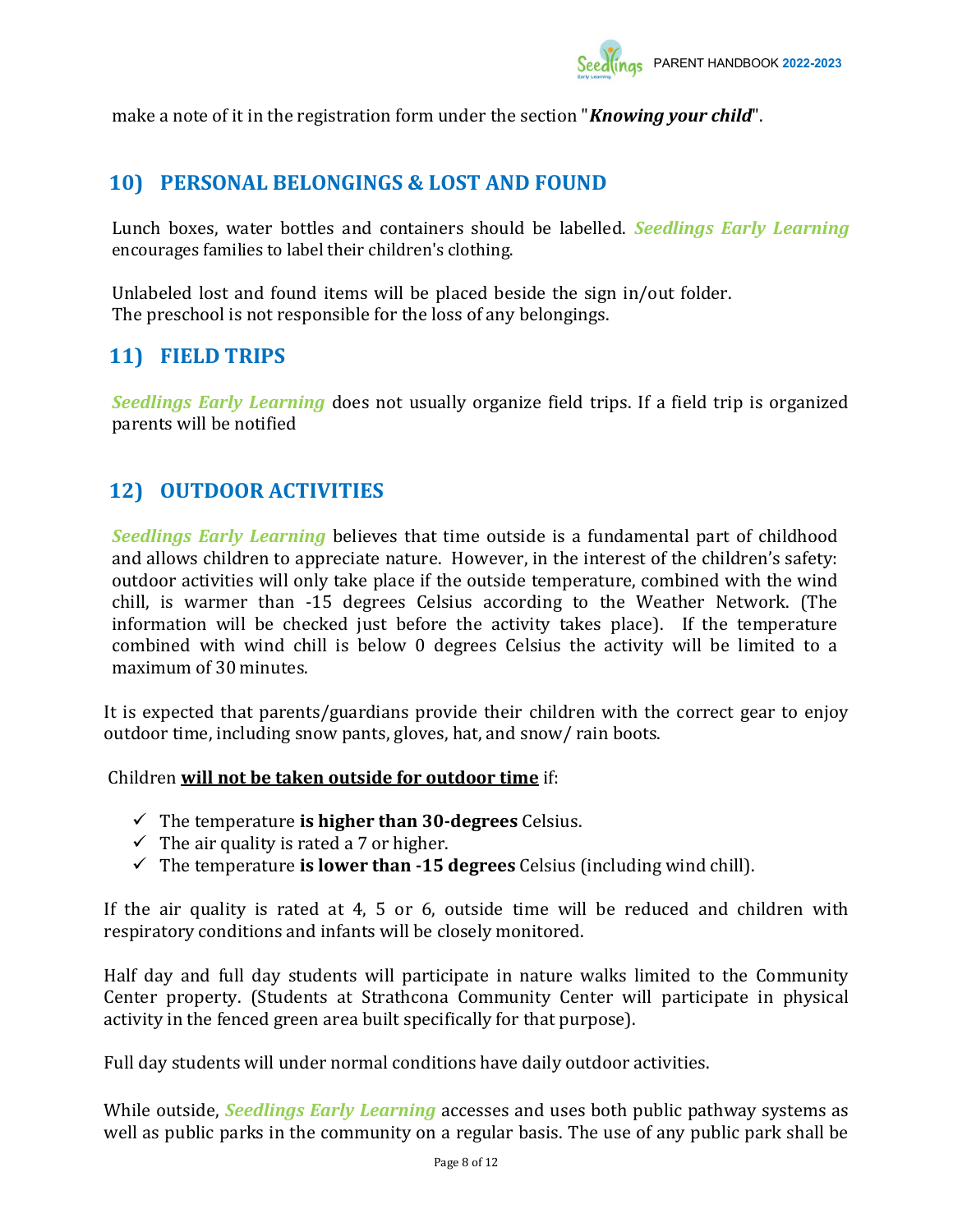

subject to a safety inspection to be completed by teacher staff prior to allowing children to use the structure or play site. Any hazard or potential hazard that cannot be safely removed or corrected by staff shall deem the site as inappropriate for use by the children. The same discretion will be used by staff when accessing public pathway systems.

Should a staff member become aware of a safety risk, either potential or imminent, the children shall be immediately removed from the area and redirected to a more suitable area or return to the campus.

## APPROPRIATE CLOTHING

Children will participate in art and gross motor skills activities every day.

We ask parents to please bring your child in comfortable casual clothes. We encourage children to wear aprons provided by **Seedlings Early Learning** when participating in art activities. Please send along a change of clothes every day in case that it is needed.

It is the parent/guardian's responsibility to make sure that the child wears to school appropriate clothing and footwear for all weather conditions.

If, at the discretion of the Center director, the child does not have the appropriate clothing for outdoor activities the child will not be able to participate in the activity. The parent/guardian will be notified at pick up time.

# 13) ABSCENCES AND ILLNESS

When a child is going to be absent, please notify the **school by HIMAMA** or during school hours by calling the center director.

#### When children are sick, please do not bring them to school.

Seedlings Early Learning believes in promoting the health and safety of all persons involved in our locations, from our students to staff. To meet this goal, Seedlings Early Learning observes the recommendations for controlling communicable diseases as outlined by the Calgary Health Region.

Children exhibiting any of the following symptoms or conditions may not attend our locations:

 $\triangleright$  Fever more than 38 degrees Celsius (24 hours from last fever reading) or any temperature higher than 37 degrees Celsius which is also accompanied by a change in the child's temperament/behavior (eg: crying, lethargy, irritability, refusal to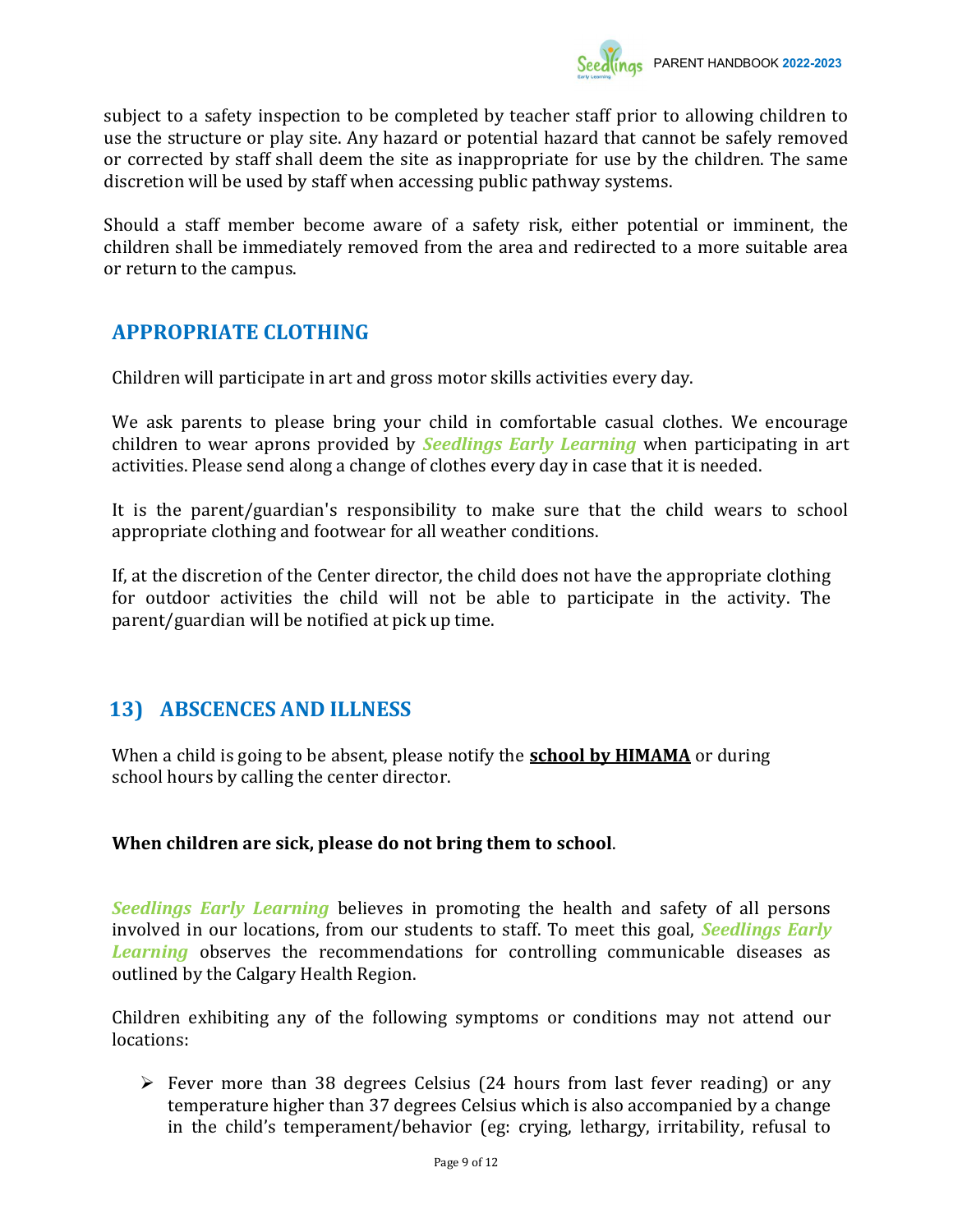

participate in activities, expressions of general discomfort/pain).

- $\triangleright$  Vomiting (24 hours from last incident)
- $\triangleright$  Diarrhea (24 hours from last incident)
- $\triangleright$  Continuous green or yellow nasal discharge (indicates infection)
- $\triangleright$  Discharge from eyes (indicates infection)
- $\triangleright$  Head lice (until first treatment has been applied)
- $\triangleright$  Conjunctivitis (Pink Eye) (until 24 hours from the beginning of treatment)
- $\triangleright$  Any other communicable disease (until medical note can be provided to indicate a safe return to our location)

Please note, Seedlings Early Learning may request to see a doctor's note at any time to rule out if symptoms or a condition are contagious, cause for exclusion, and/or require additional staff support and training.

If your child catches a contagious disease, such as chicken pox, whooping cough, measles, etc. please let the teacher know as soon as possible as we will attempt to inform the parents of the other children possibly exposed to the disease. The child may return to the program if the child is symptom free for at least 24 hours or a parent has a physician's note stating that the child does not pose a risk to other people.

If your child has an allergy, it is the parent's responsibility to let us know before his/her first day of school.

#### COVID-19 - PANDEMIC

During any time of a pandemic, *Seedlings Early Learning* will adhere to all regulations put forward by Health Services and may adjust their programming based on their guidance. Seedlings Early Learning will provide parents with a comprehensive guide for parents/guardians outlining the regulations and restrictions put in place.

#### HANDWASHING

Regular and ongoing hand washing routines are in place within our locations and promoted to all children by the center's staff. Staff will ensure children practice thorough hand washing on a regular and ongoing basis and that it:

- $\checkmark$  Includes the use of warm water and soap and is completed.
- $\checkmark$  Before and after eating food.
- $\checkmark$  Before and after food preparation and handling.
- $\checkmark$  After diapering and toileting.
- $\checkmark$  After playing in sand, water, or other sensory tables.
- $\checkmark$  After wiping noses.
- $\checkmark$  After sneezing or coughing.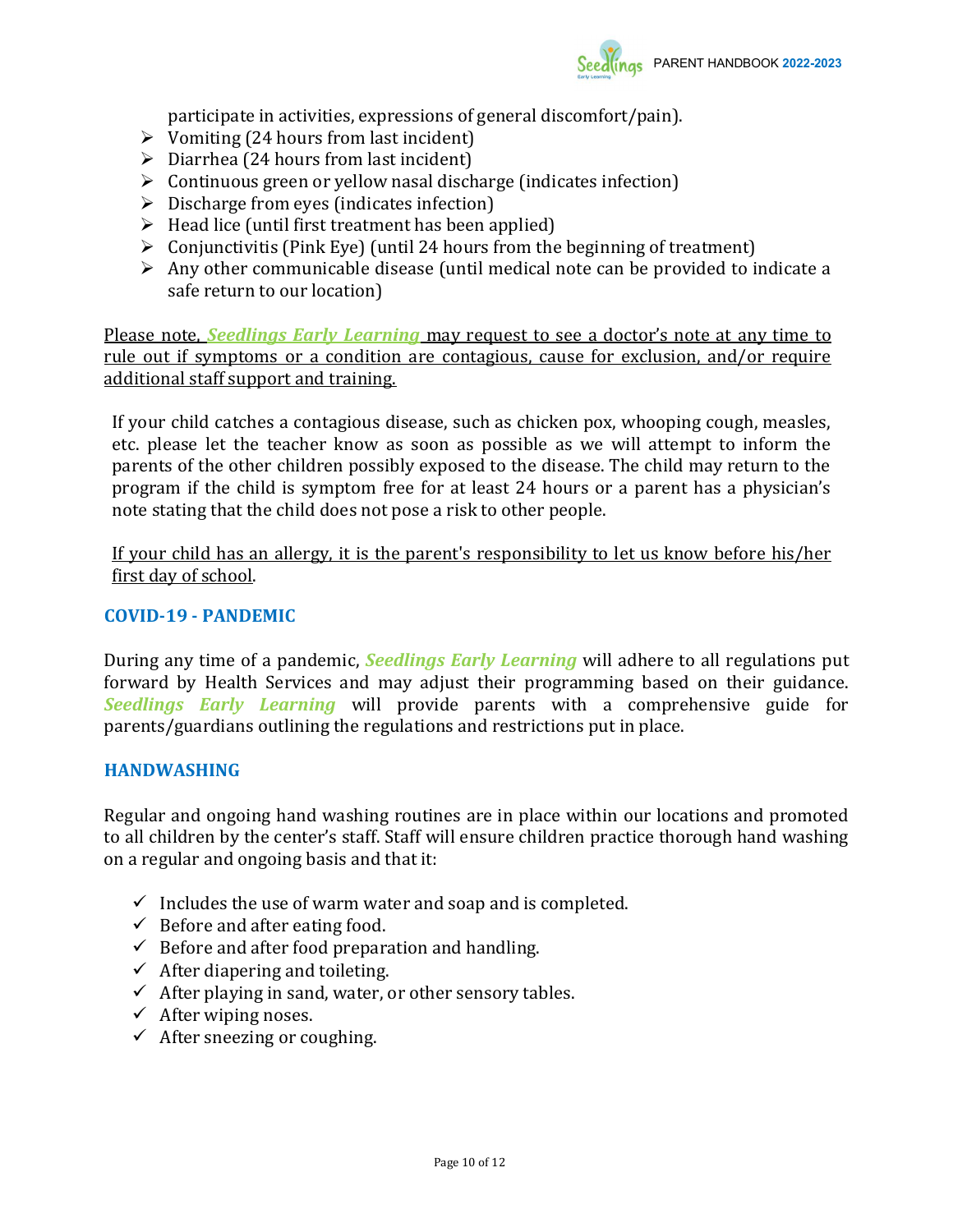

## 14) EMERGENCY PROCEDURES

Evacuation procedures will be explained to all staff prior to commencing classes and to children where developmentally appropriate.

In the event of a fire/emergency, the children will be evacuated. Teachers and children will relocate to a designated spot outside of the building in the community center property.

If required, the teachers will relocate the group to the emergency evacuation site outside the Community Center property.

Parents/guardians will be notified of the event as soon as possible and will be asked to pick up your child at the evacuation site.

Emergency procedures and phone numbers are posted in the information board at the entrance of every center.

If a center is not able to open, or needs to close due to an emergency, (ie. extreme bad weather) parents/guardians will be notified by email.

## 15) PHOTOGRAPHS AND VIDEO

A fundamental component of the Reggio approach to education is documentation. Pictures and videos taken during class or special events are valuable tools for education, including for internal program evaluation and training purposes. Seedlings Early Learning also shares some pictures with preschool families and staff as well as on our website and social media.

Please indicate your consent or consent withheld in the media release form.

# 16) SUBSIDY

Seedlings Early Learning is approved for families to participate in the Alberta subsidy program. Subsidy approval is a family responsibility.

Families are responsible for paying any fees not covered by the Alberta program.